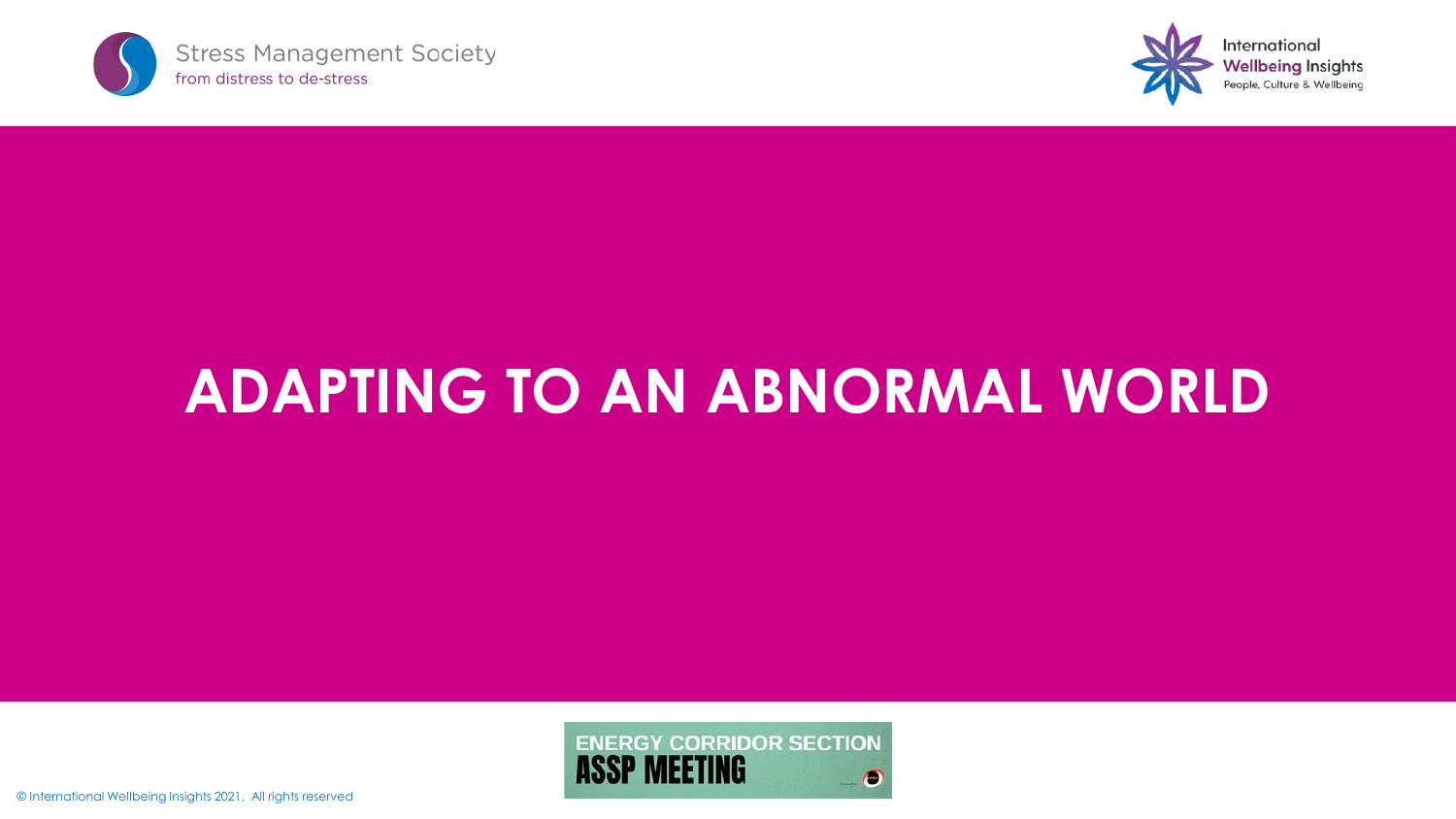



---------<br>----------<br>----------

. . . .





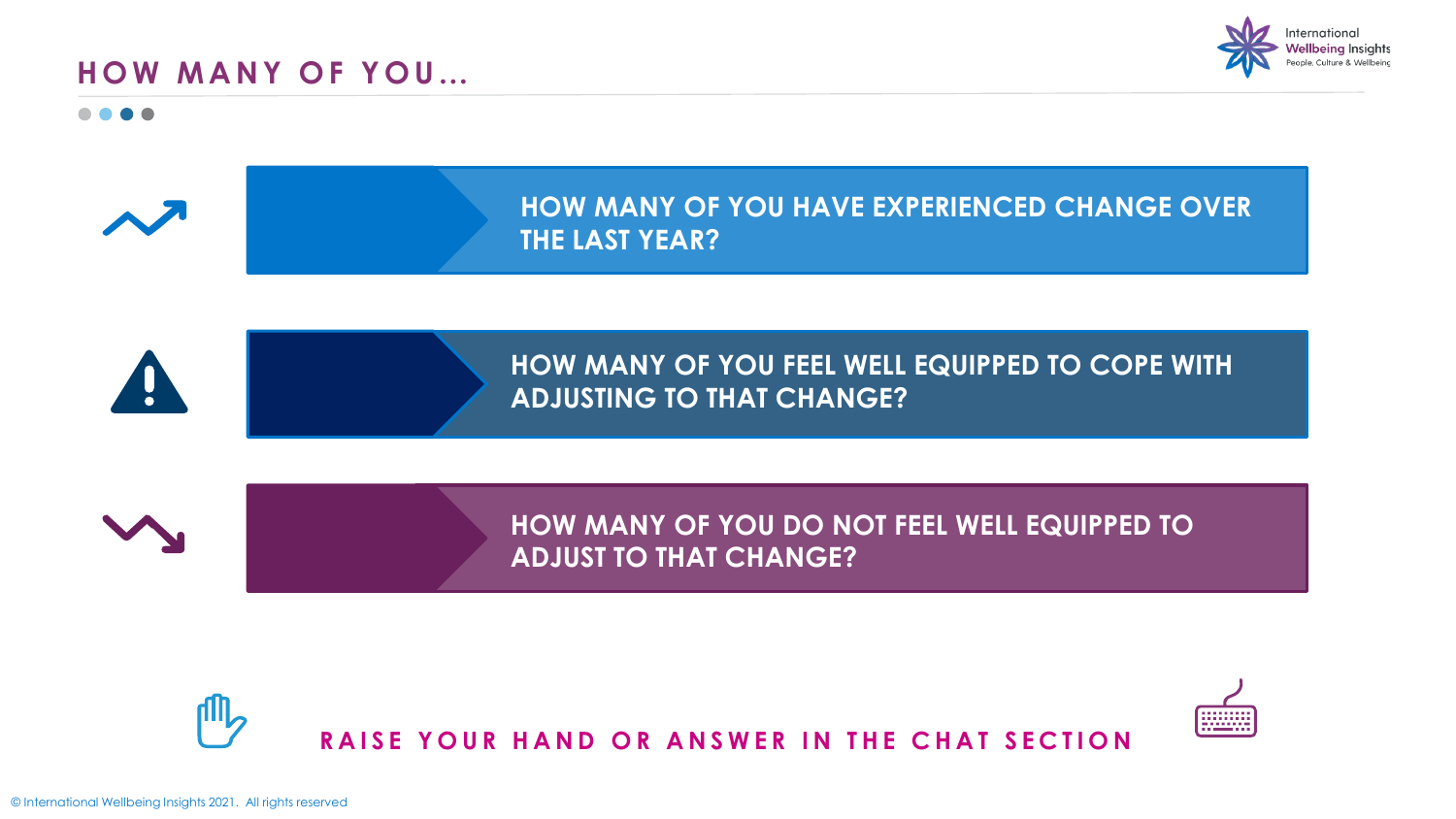## **HOW TO USE THE WORKSHOP**



 $\bullet\bullet\bullet\bullet$ 

## **THIS IS NOT A LECTURE; THIS IS AN INTERACTIVE WORKSHOP.**

**QUESTIONS WILL BE ASKED THROUGHOUT THE SESSION, PLEASE GET INVOLVED IN THE CHAT OR USE THE MICROPHONE.**

**THERE WILL BE OPPORTUNITIES TO PARTICIPATE – WE WANT TO HEAR FROM YOU! PLEASE FEEL FREE TO ASK QUESTIONS, SHARE EXPERIENCES, DISAGREE, SEEK CLARIFICATION, WHATEVER YOU NEED AT ANY TIME.**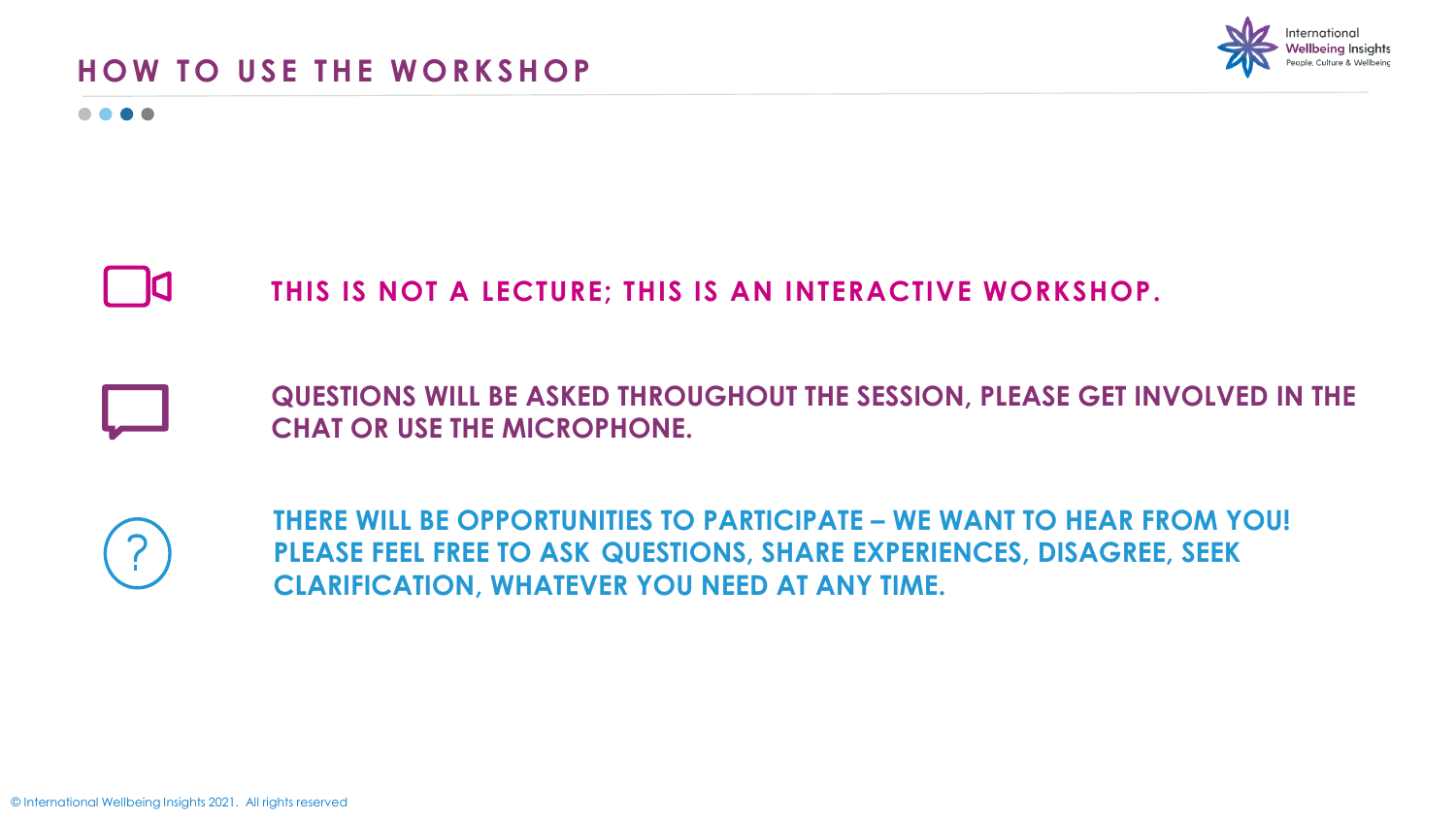

## **GROUND RULES: CREATING A TRUSTED SPACE**

. . . .

## **BE HERE NOW: NOT BE HERE SOMETIMES! DISTRACTIONS: TECH OFF OR ON SILENT PARTICIPATION: WHAT YOU PUT IN IS WHAT YOU GET OUT HONESTY & RESPECT KEEP AN OPEN MIND CONFIDENTIALITY USING 'I…' STATEMENTS SAFEGUARDING**



**PLEASE FEEL FREE TO ADD MORE IN THE CHAT SECTION** 

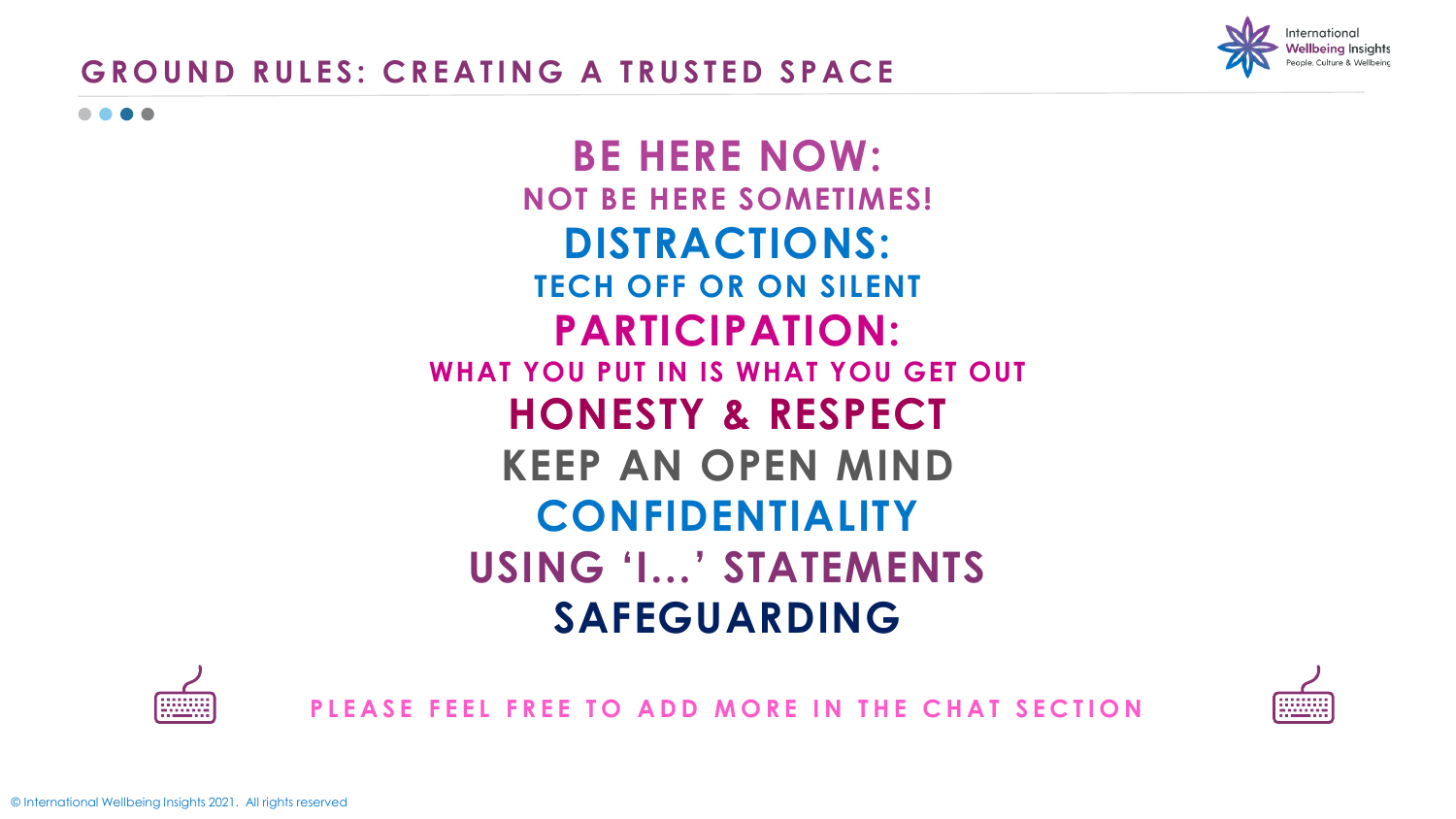#### **OUR HISTORY**



#### . . . .

#### **INTERNATIONAL WELLBEING INSIGHTS HAS BEEN DEDICATED TO LEADING EFFECTIVE UNIVERSAL CHANGE WITH OUR PASSIONATE APPROACH TO RECOGNISING AND REDUCING STRESS AND PROMOTING WELLBEING SINCE 2003.**

#### **WE ARE THE RESEARCH AND CONSULTANCY ARM OF THE STRESS MANAGEMENT SOCIETY**

**OUR VISION IS TO CREATE A** *HAPPIER***,** *HEALTHIER* **AND MORE** *RESILIENT* **WORLD.** 

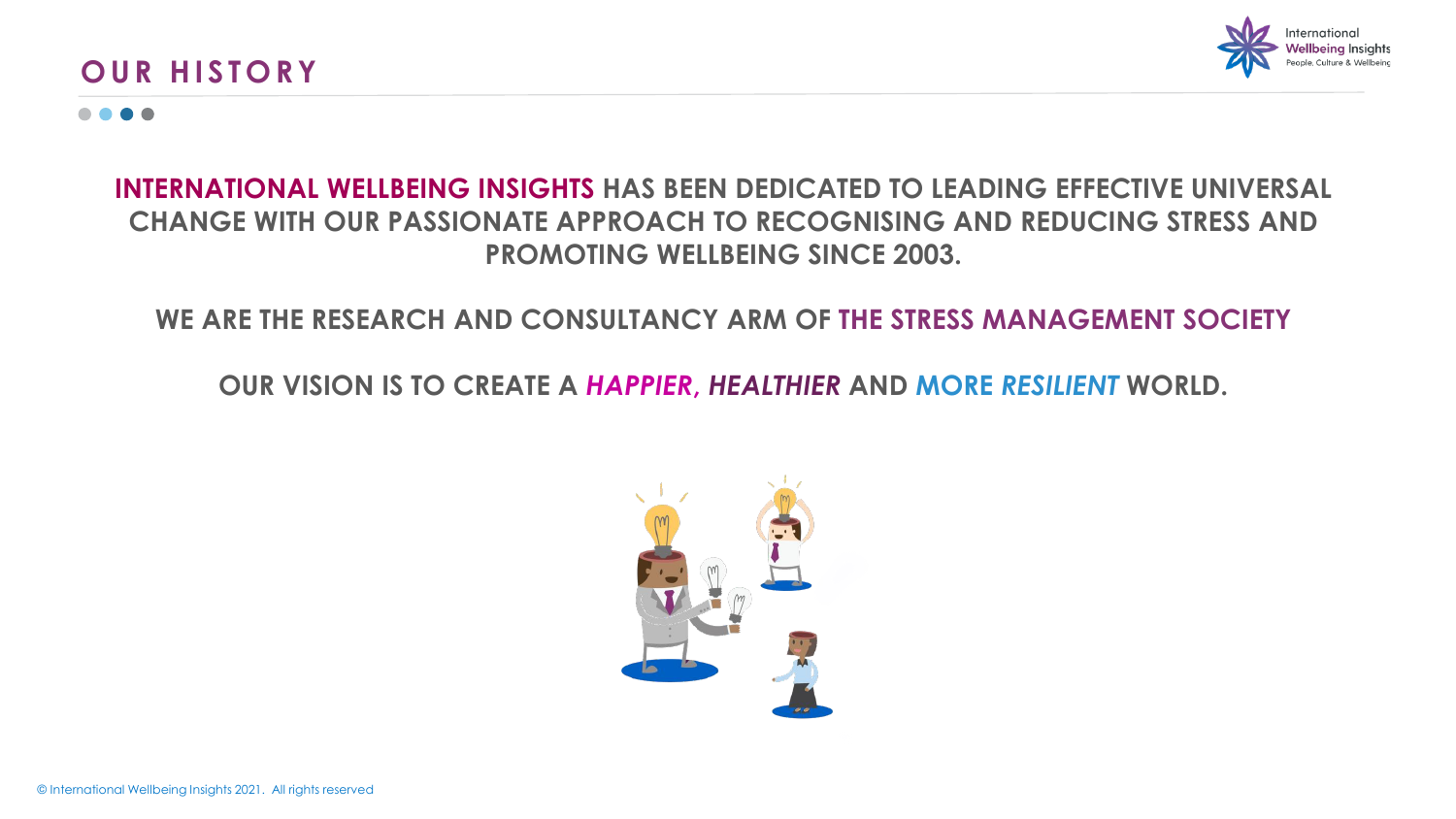

# **CHANGE CAN BE A CHALLENGING AND ANXIOUS TIME FOR MANY REASONS**

# **WE NEED TO BECOME FULLY EQUIPPED TO BEST DEAL WITH CHANGE AND ADAPT…**

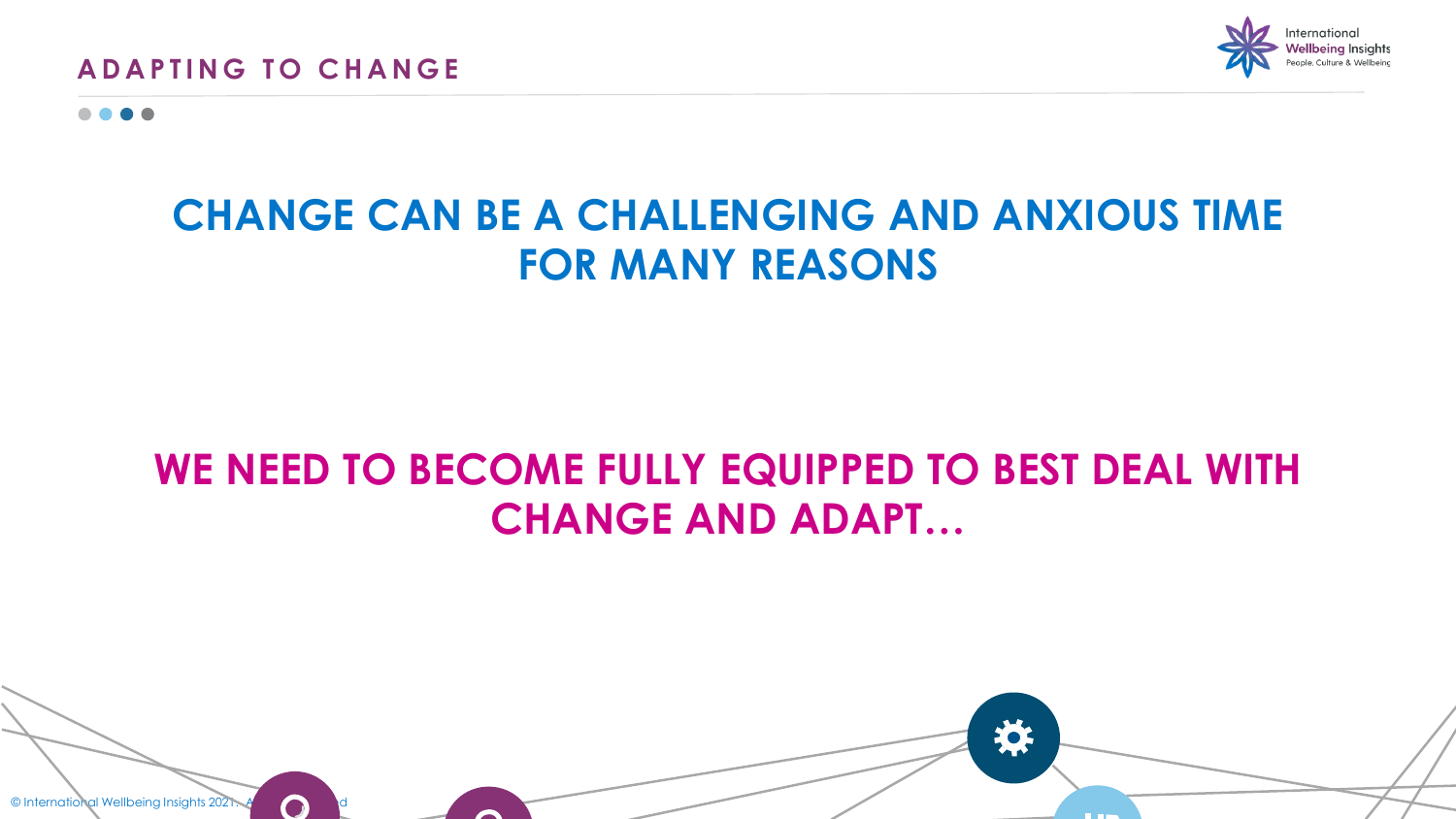

. . .

# **WHAT DO WE NEED IN ORDER TO THRIVE IN TODAY'S CHANGING WORLD?**



© International Wellbeing Insights 2021. All rights reserved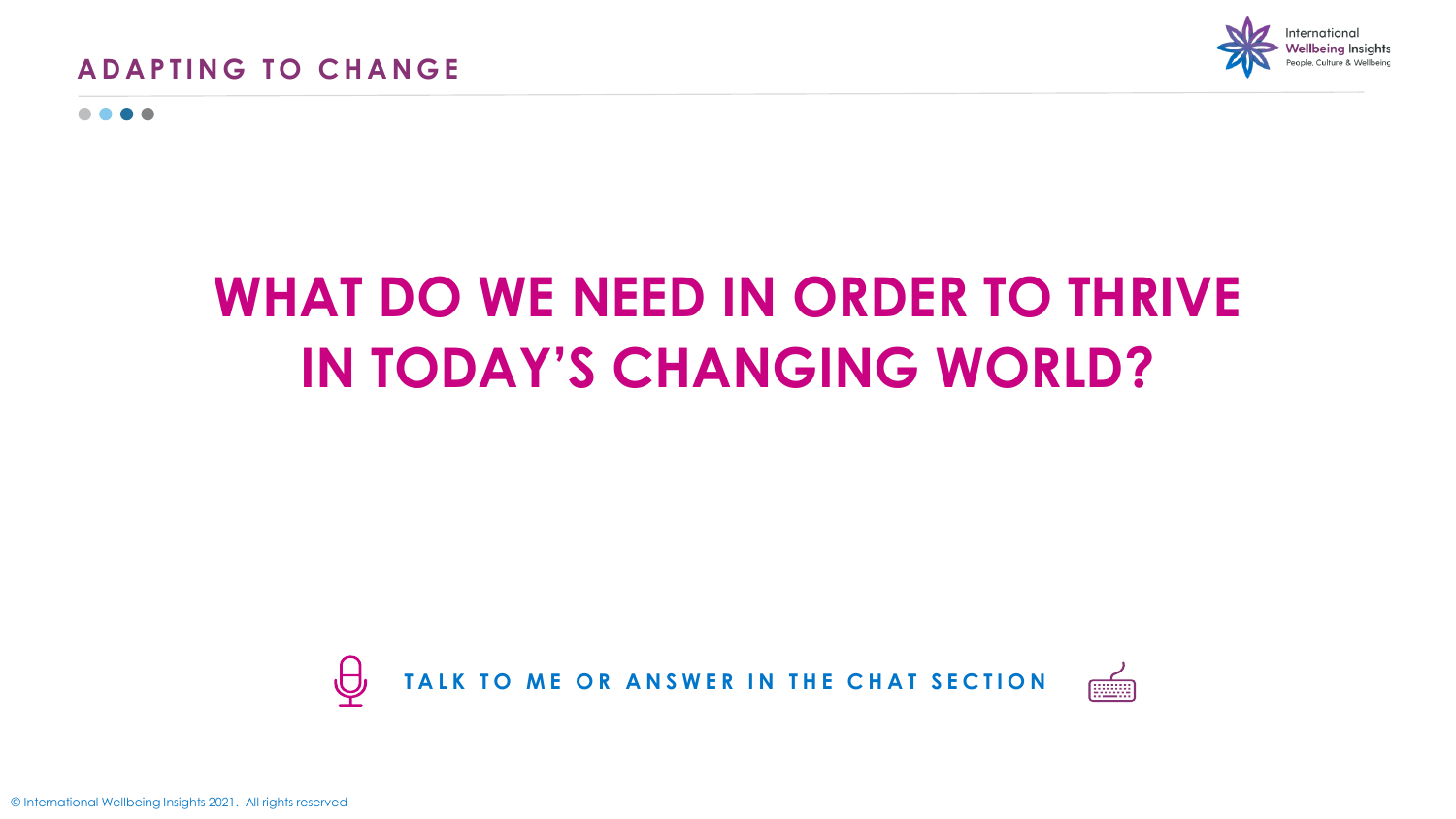## RECAP OF OUR APPROACH TO WELLBEING

#### ....

#### **THE BRIDGE ANALOGY**

**IF WE CONTINUE TO ADD MORE AND MORE LOAD TO THE BRIDGE - EVENTUALLY, WHAT WILL HAPPEN?** 

**IT WILL COLLAPSE…TO PREVENT THE COLLAPSE YOU HAVE TWO CHOICES:** 

**ALLEVIATE THE LOAD OR REINFORCE THE BRIDGE**

**BUT BEFORE IT COLLAPSES IT WILL GIVE YOU SOME WARNING SIGNS**

**IT WILL BEND, CREAK, BUCKLE AND SHOW SIGNS OF BEING UNDER STRESS**

**STRESS IS WHEN THE DEMAND MADE ON AN INDIVIDUAL** 

**EXCEEDS THEIR CAPACITY OR THE RESOURCES THEY HAVE TO COPE WITH THE DEMAND**



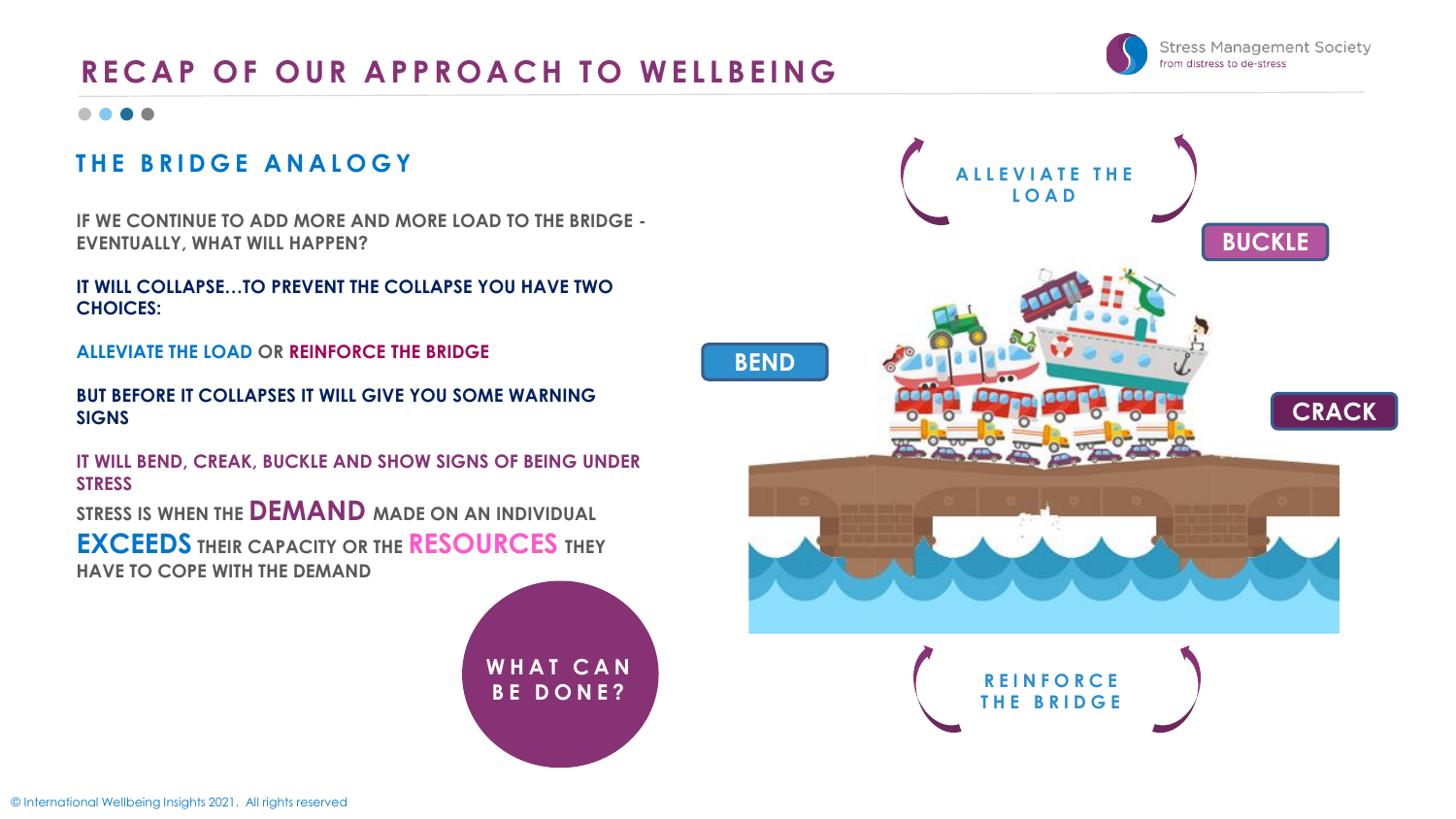

. . . .

# **WHAT IS THE MOST COMMONLY ASKED QUESTION ON THE PLANET?**

# **WHAT IS THE MOST COMMON ANSWER?**



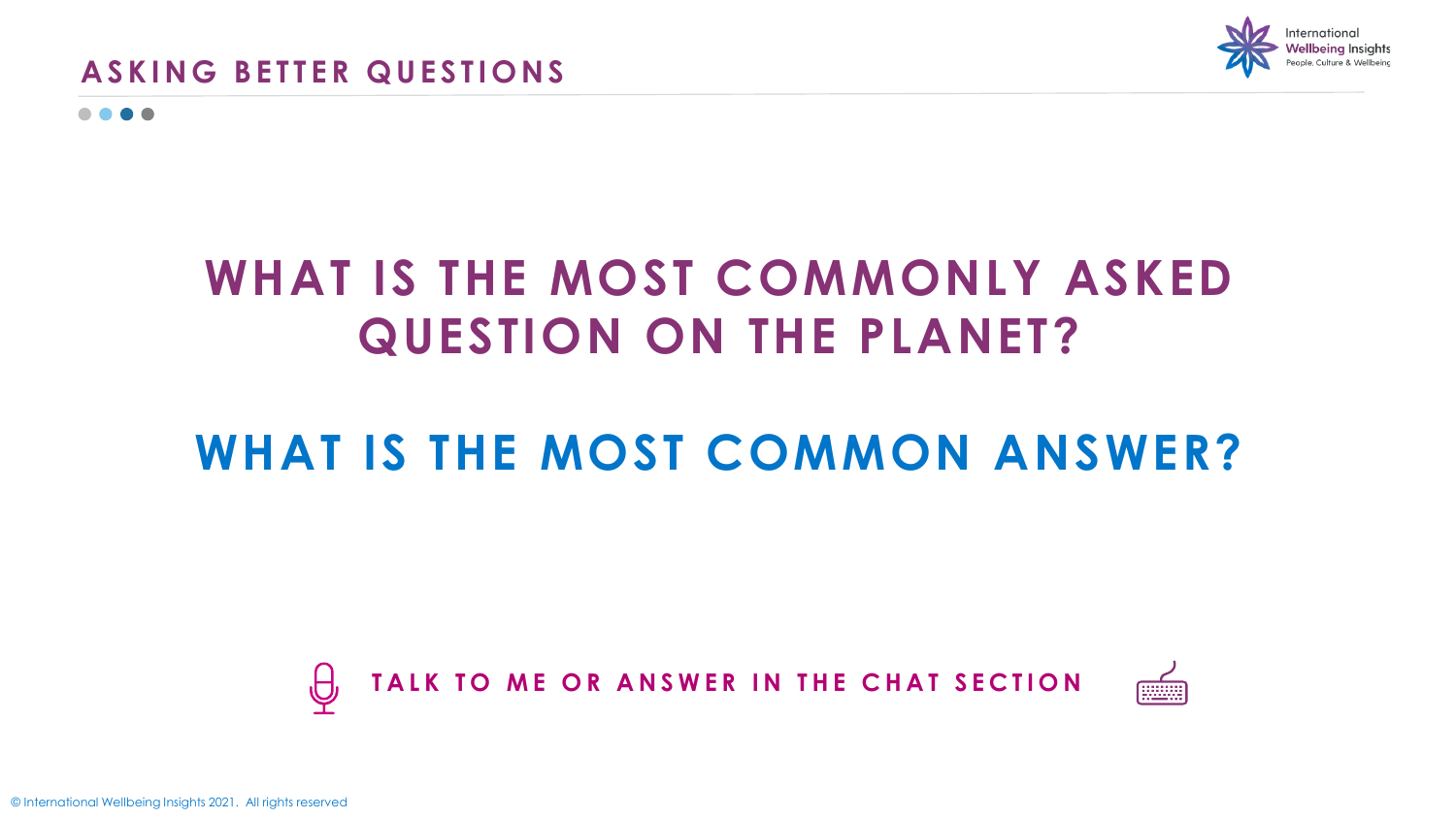



# **WHY ARE PEOPLE RESISTANT TO CHANGE?**

# **WHAT DOES CHANGE ACTUALLY MEAN?**

TALK TO ME OR ANSWER IN THE CHAT SECTION **FILSE**  $\bigoplus$ 

E O !

**College** 

© International Wellbeing Insights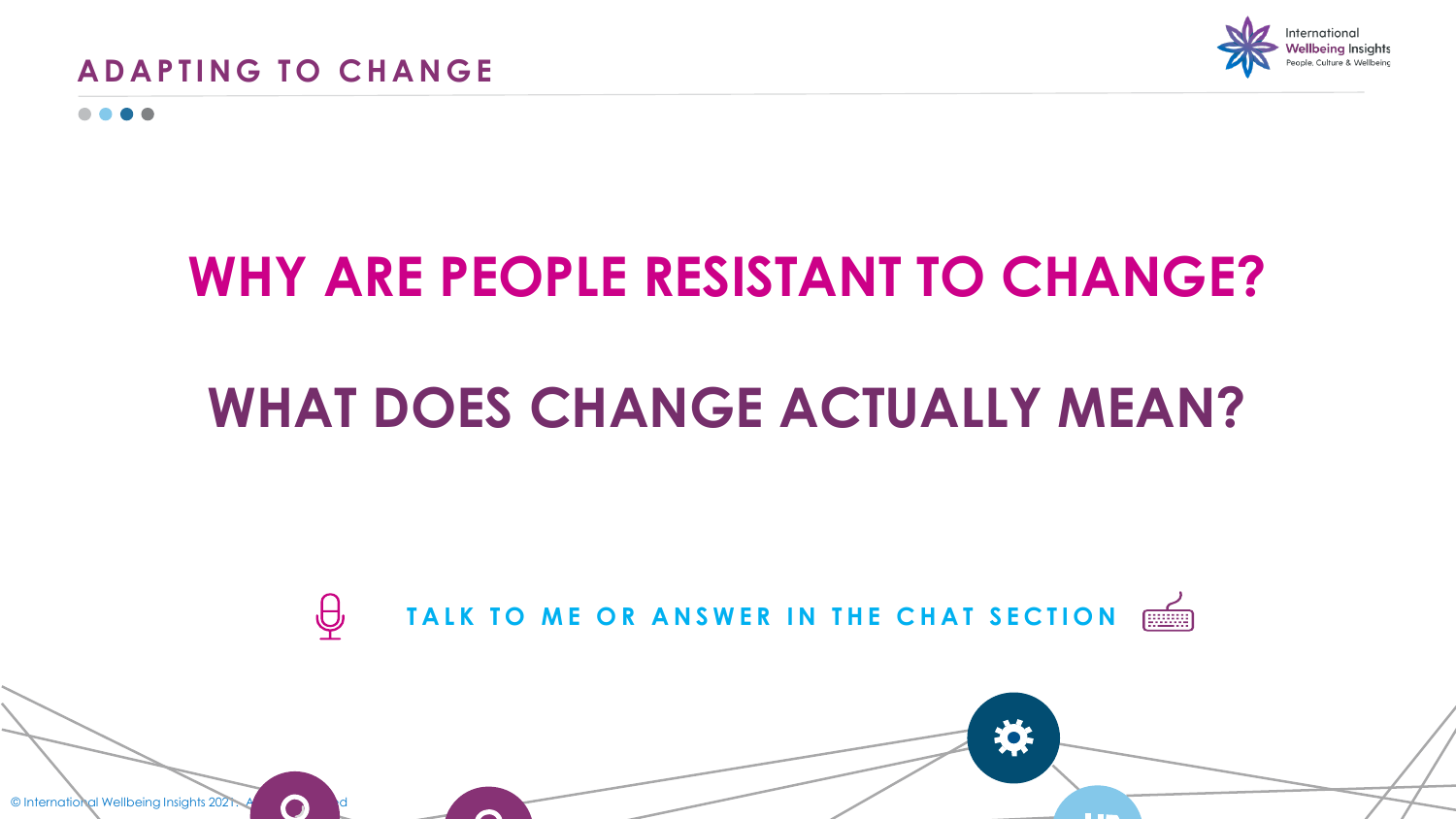**ADAPTING TO CHANGE** 



. . .

## **CHANGE IS…**

# **1. NECESSARY 2. INEVITABLE**

# **SUFFERING IS OPTIONAL**

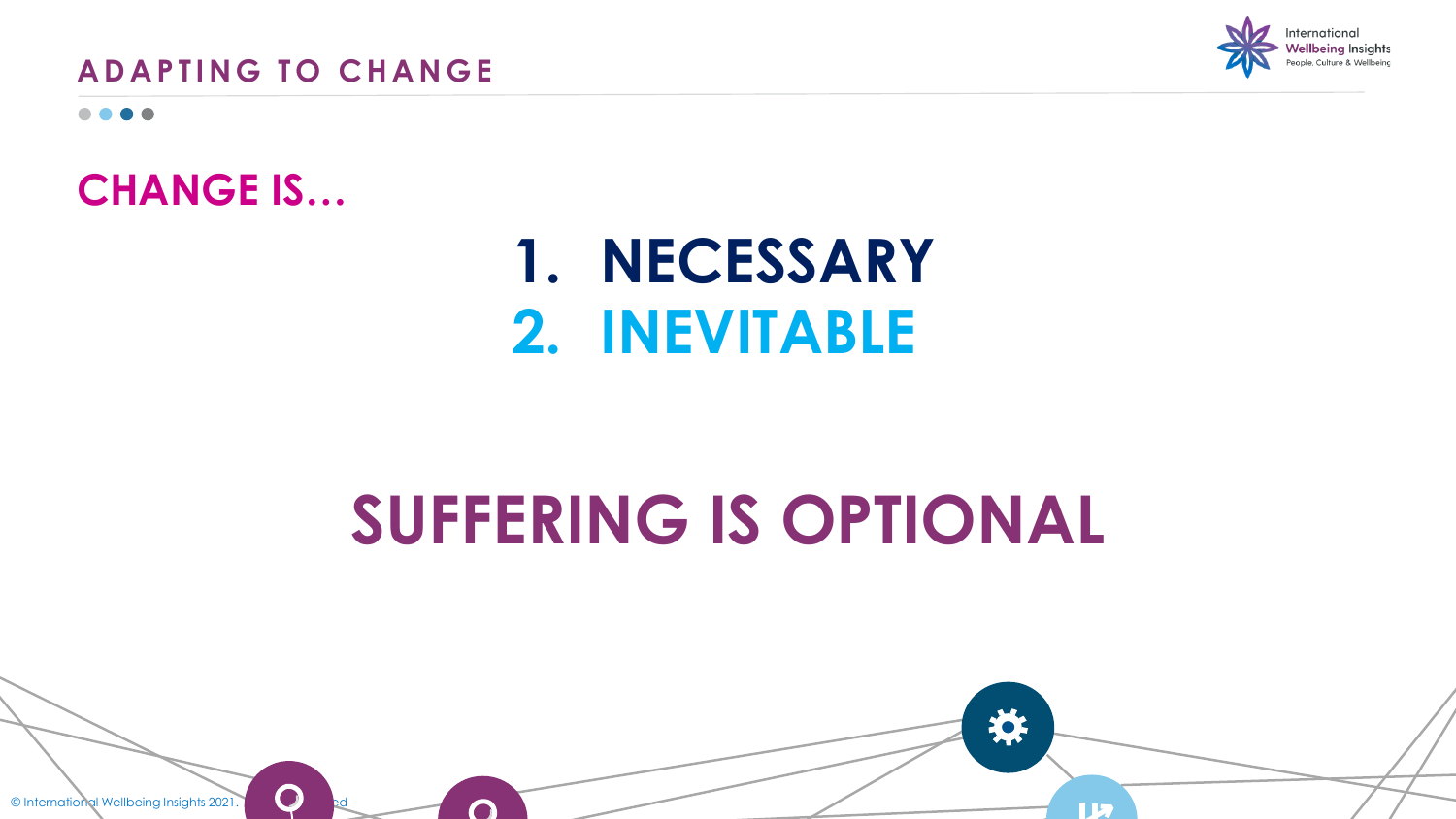

## **ADAPTING TO CHANGE**

. . . .

**SUFFERING IS OPTIONAL…**

# **BECOMING COMFORTABLE WITH BEING UNCOMFORTABLE**

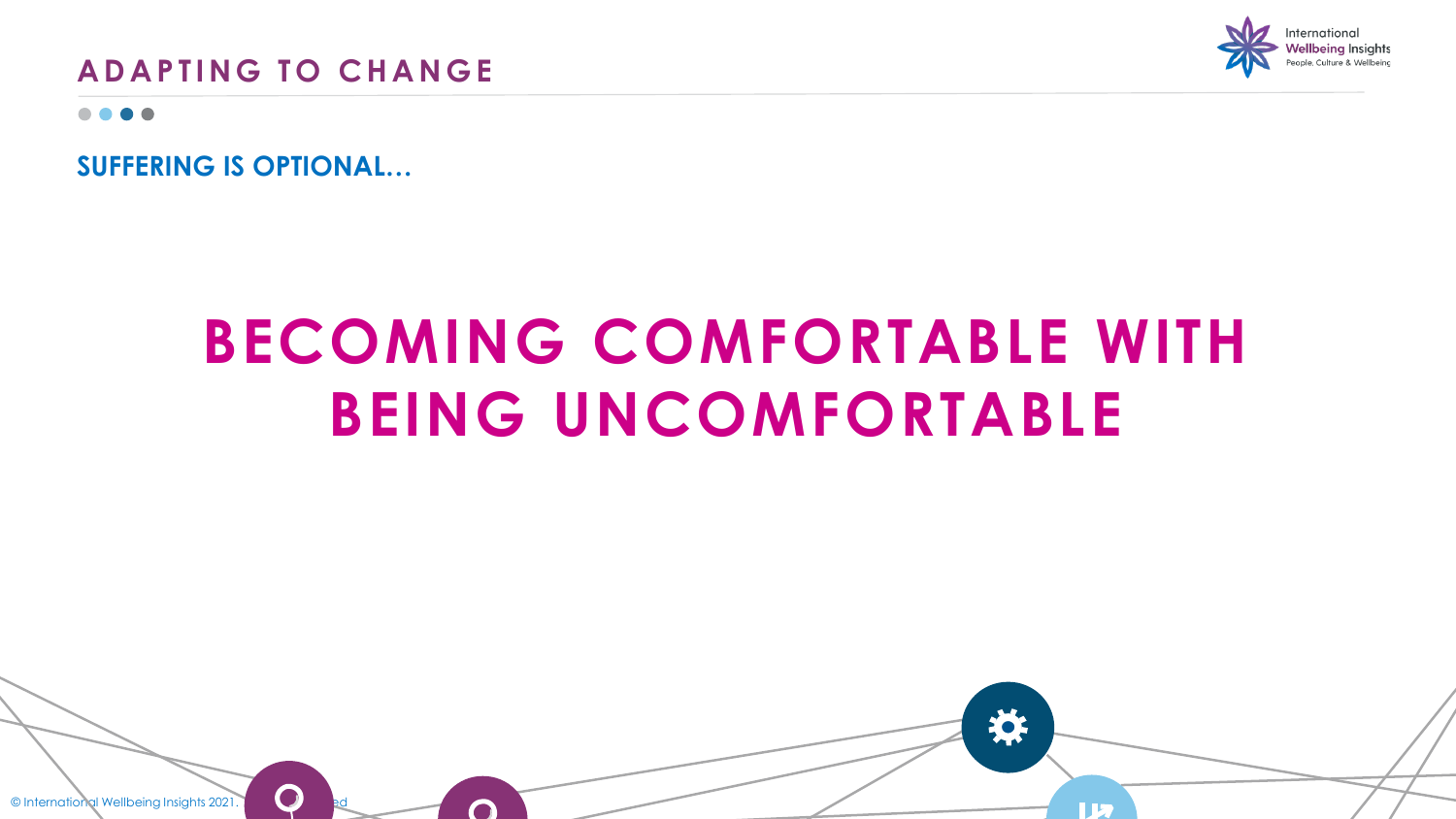**ADAPTING TO CHANGE** 



. . . .

**SUFFERING IS OPTIONAL…**

## **BEING PRESENT IN THE MOMENT**

# **WITNESSING OBJECTIVELY**

# **SWITCHING FROM ACTOR TO DIRECTOR**

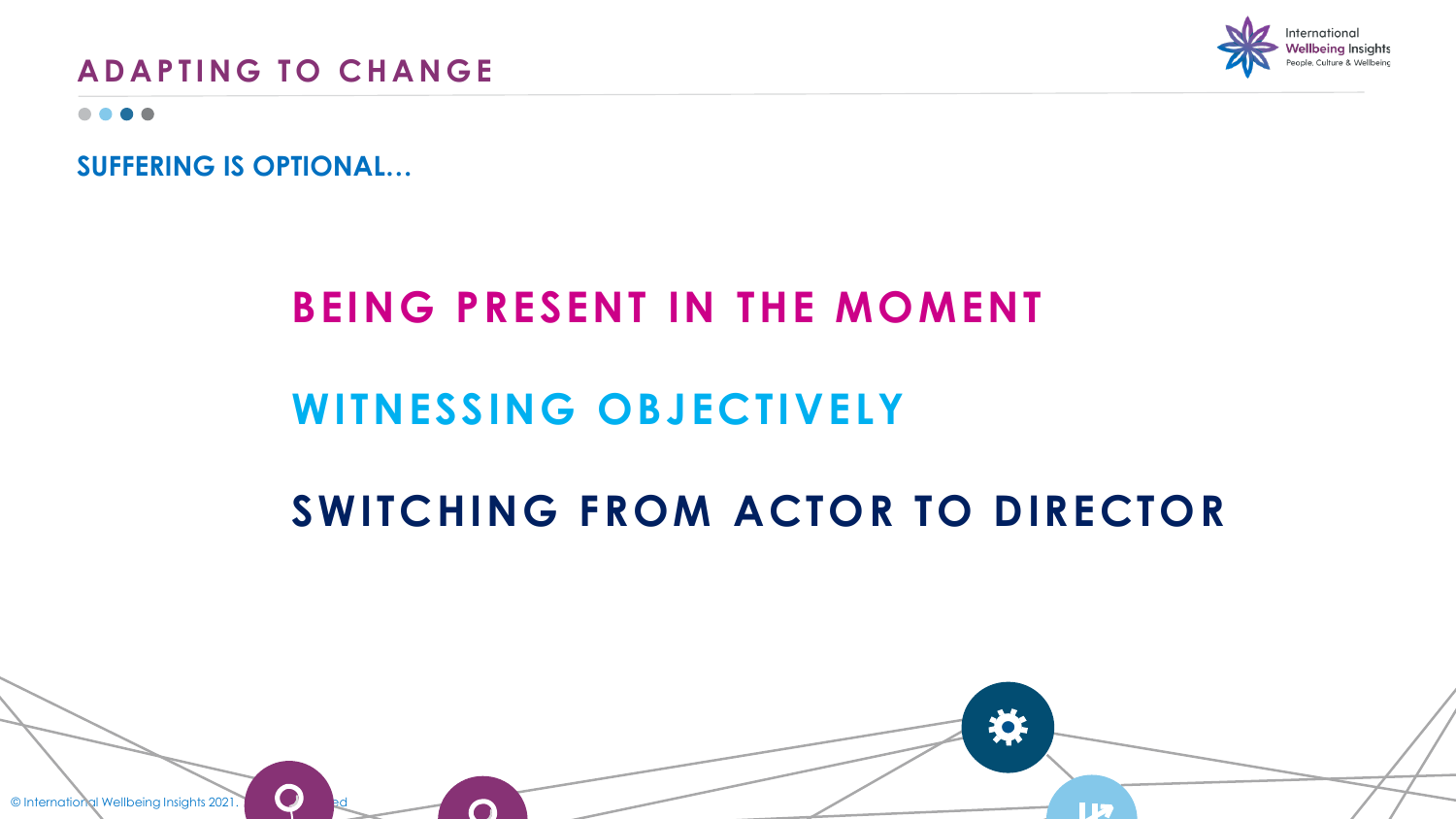



....

# **POWER**

# **WHAT DOES THIS WORD MEAN?**

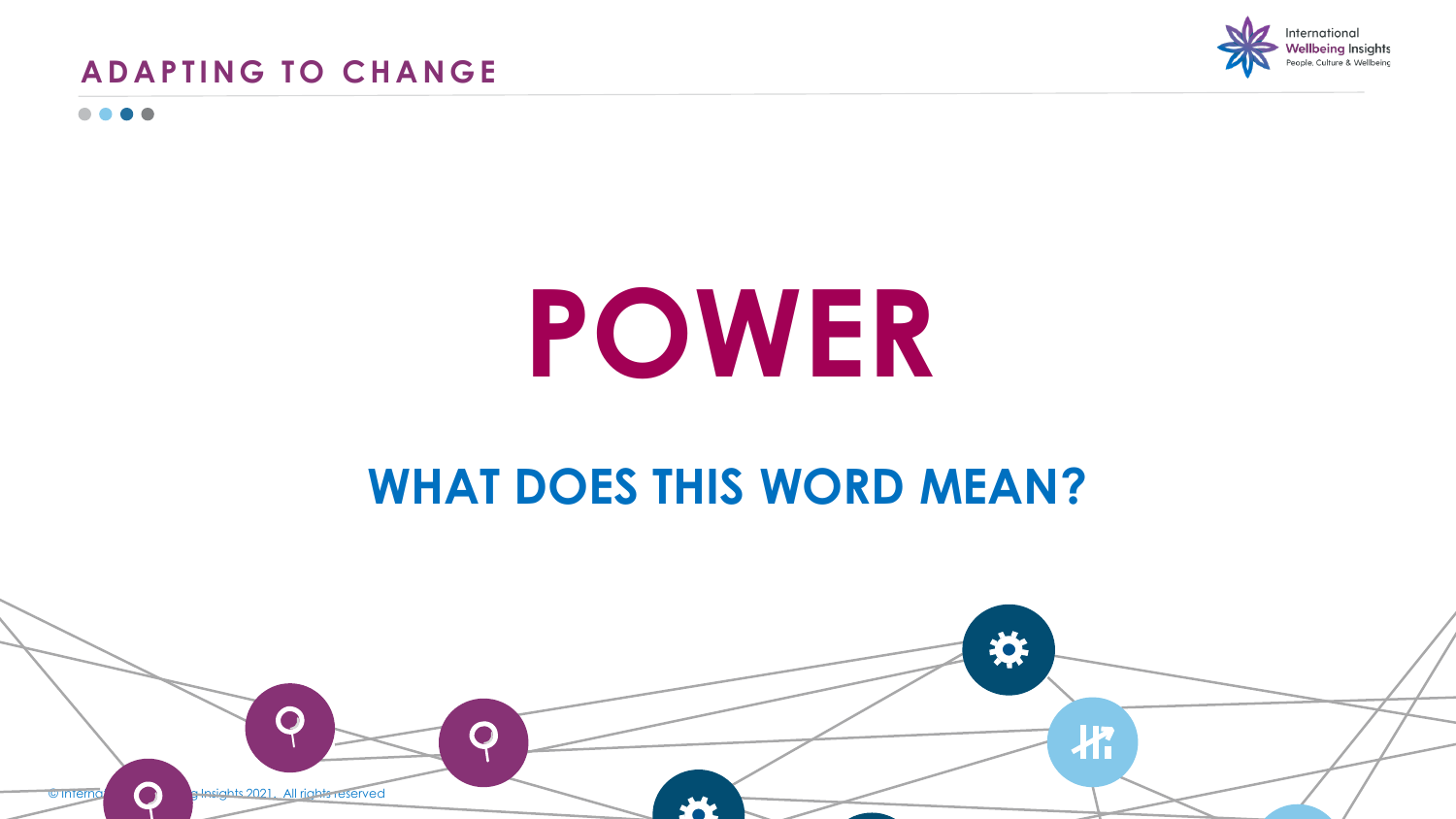



....

# **POWER**

# **THE ABILITY TO DO OR ACT**

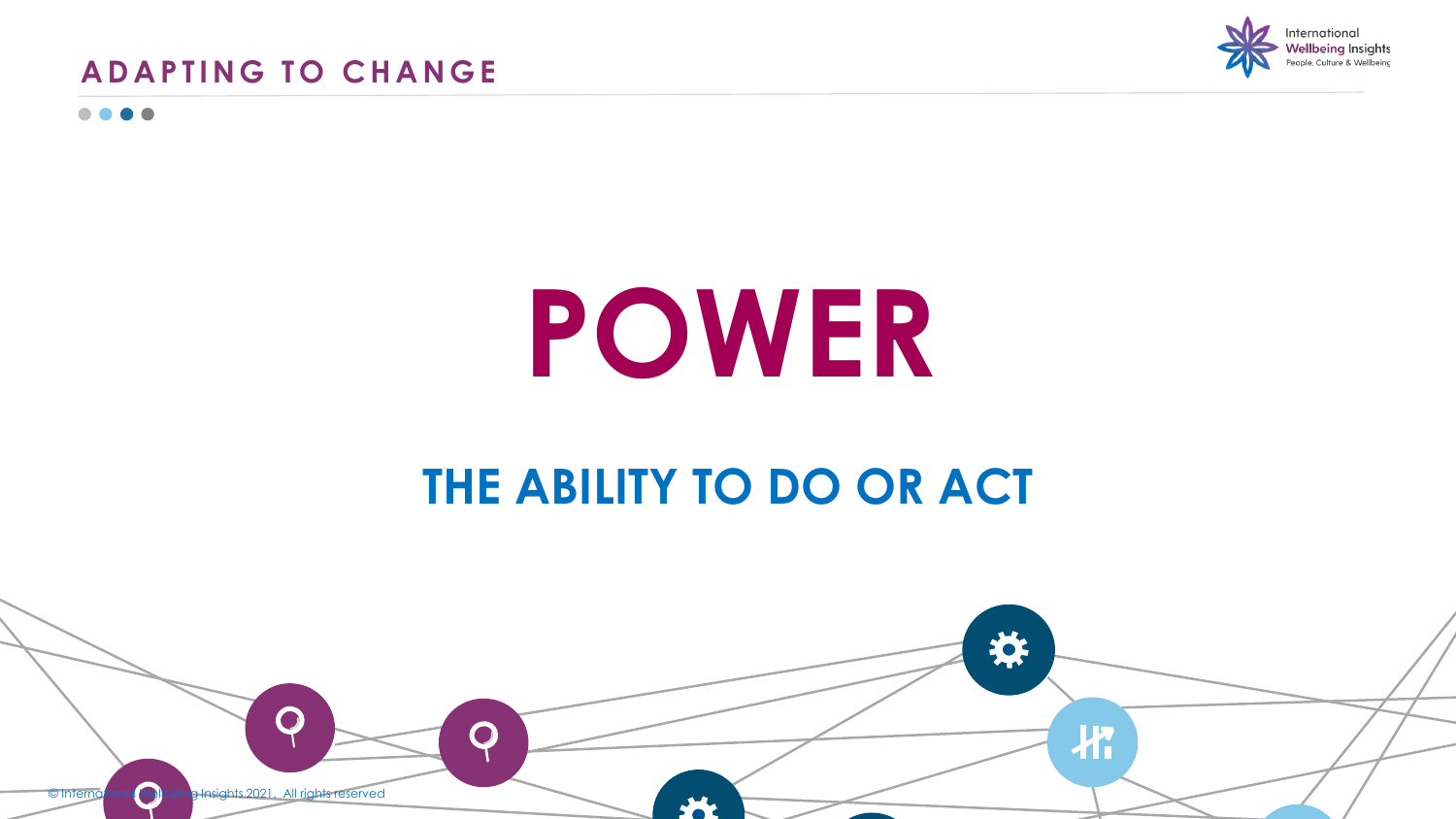## FIVE BUILDING BLOCKS OF WELLNESS



....

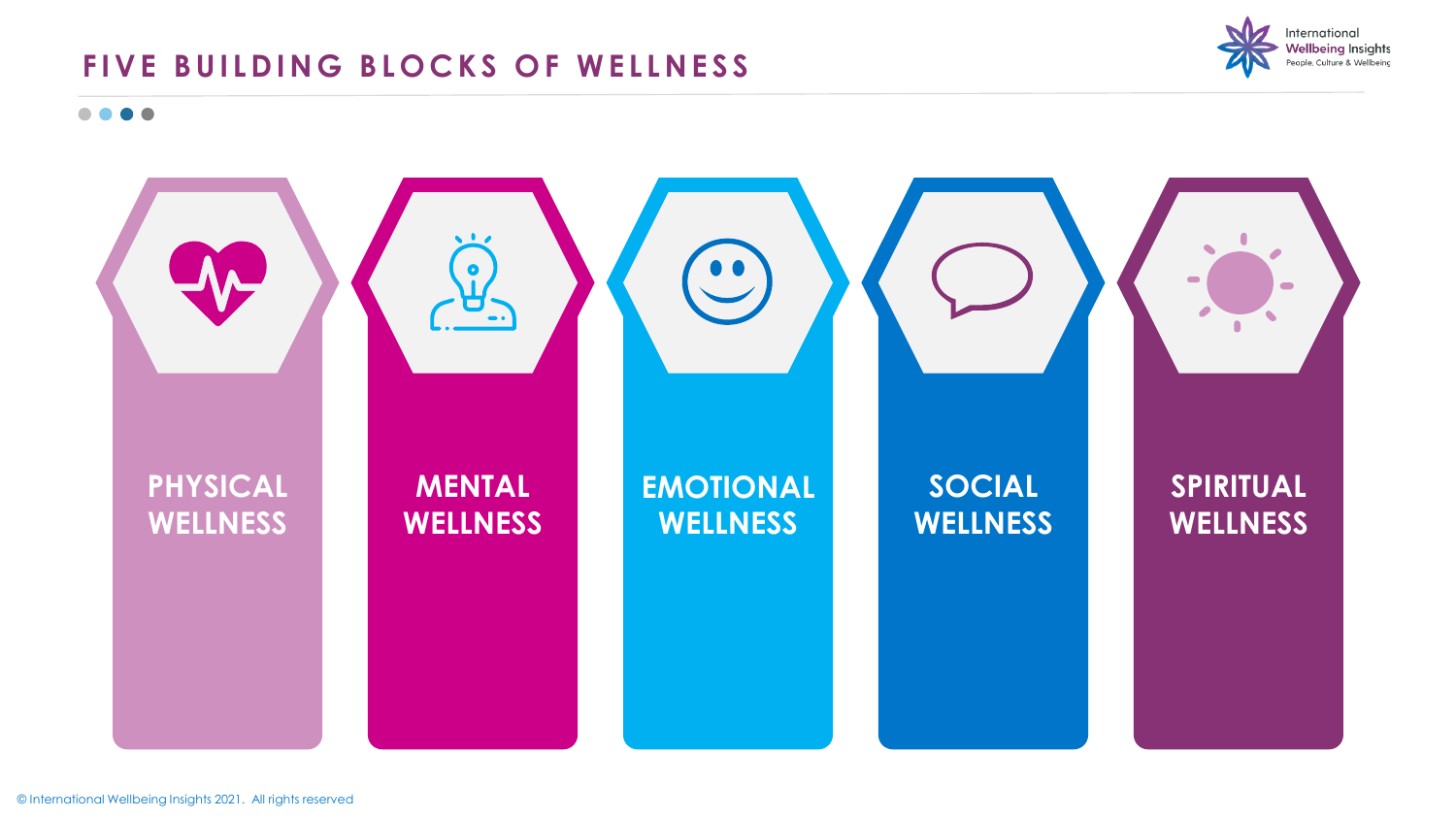### **LIFESTYLE BALANCE**

....



# **[www.stress.org.uk/lifestylebalance](http://www.stress.org.uk/lifestylebalance)**

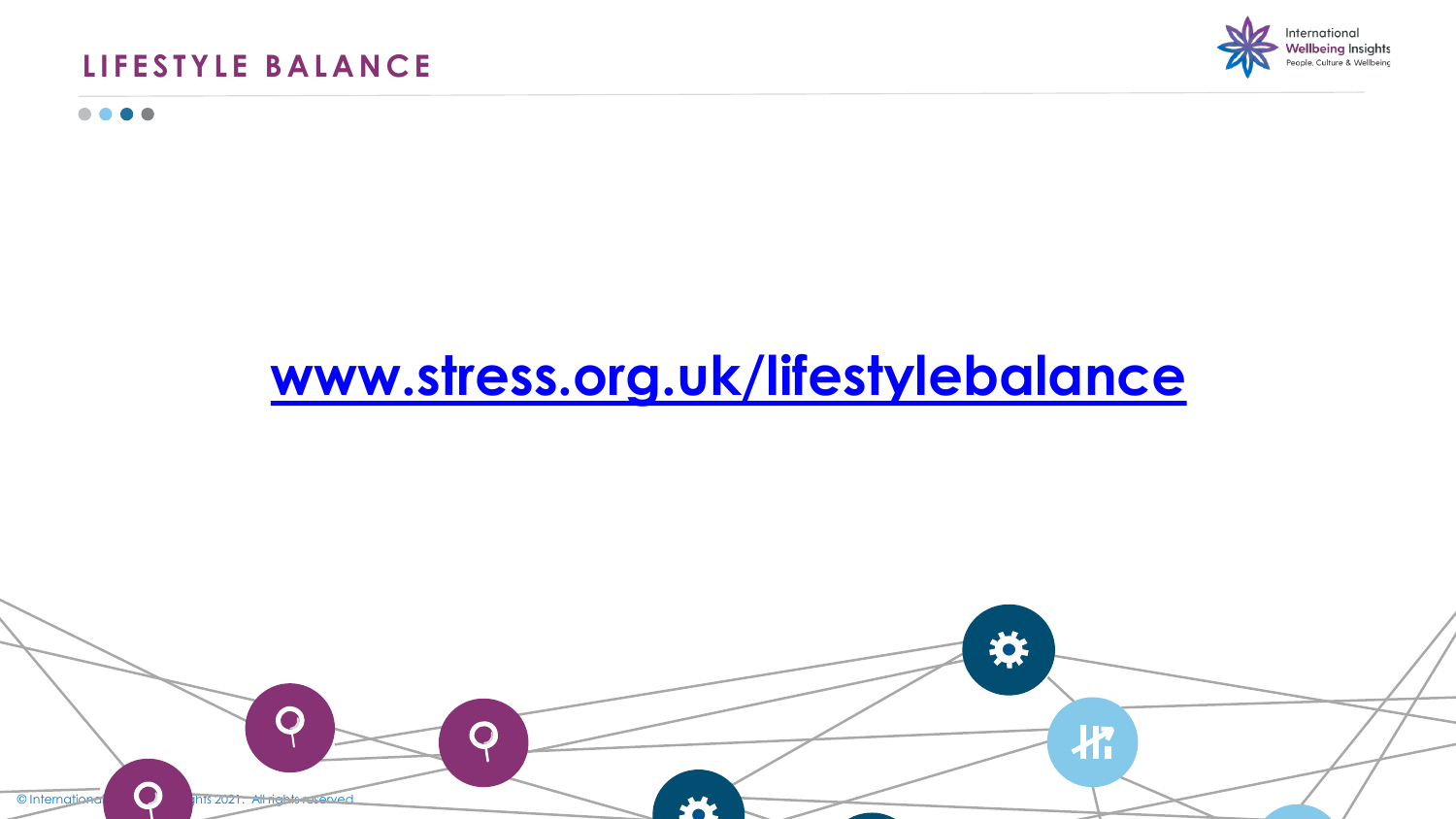

### **ACTION PLAN**

#### . . . .

## **KNOWLEDGE IS POWER…ONLY IF YOU APPLY IT OR TAKE ACTION**

**BUILDING OUR PERSONAL RESILIENCE: WHAT CAN YOU DO TO IMPROVE YOUR OWN ASPECTS OF WELLNESS?**

# **1. PHYSICAL WELLNESS**

- **2. MENTAL WELLNESS**
- **3. EMOTIONAL WELLNESS**
- **4. SOCIAL WELLNESS**
- **5. SPIRITUALITY**



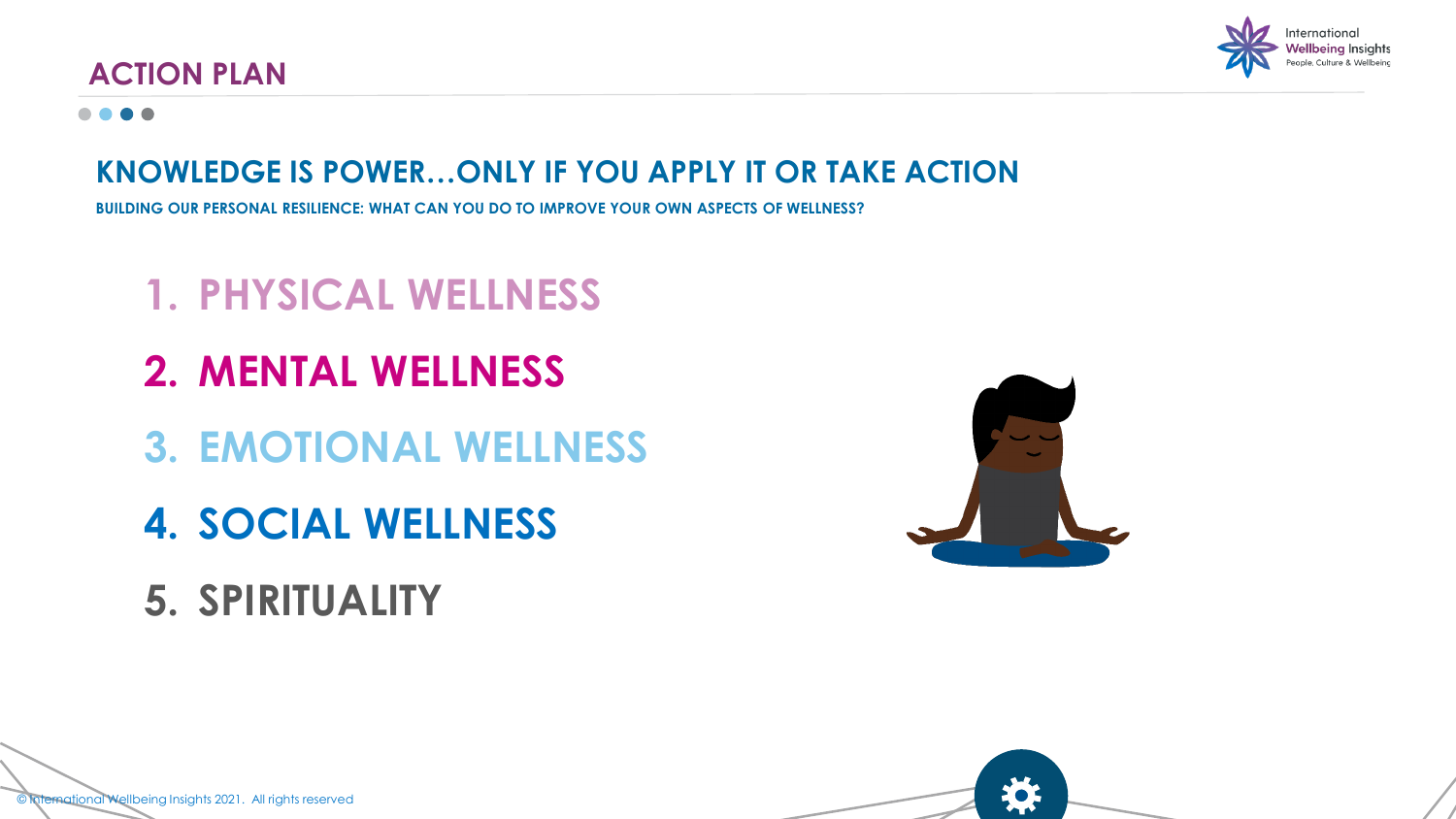

#### ....

#### **Check Point**

• **A global mental health resources, detailing local websites and emergency contact numbers for different countries:<https://checkpointorg.com/global/>**

#### **World Health Organisation (WHO)**

- **WHO work to improve the mental health of individuals and society at large**
- **Find further information here regarding mental wellbeing and mental disorders: [https://www.who.int/mental\\_health/en/](https://www.who.int/mental_health/en/)**

## **C.A.L.M: Campaign Against Living Miserably**

• **They provide a list of international services for anyone who is feeling down or may have hit a**  [wall for any reason: https://www.thecalmzone.net/2019/10/international-mental-health](https://www.thecalmzone.net/2019/10/international-mental-health-charities/)**charities/**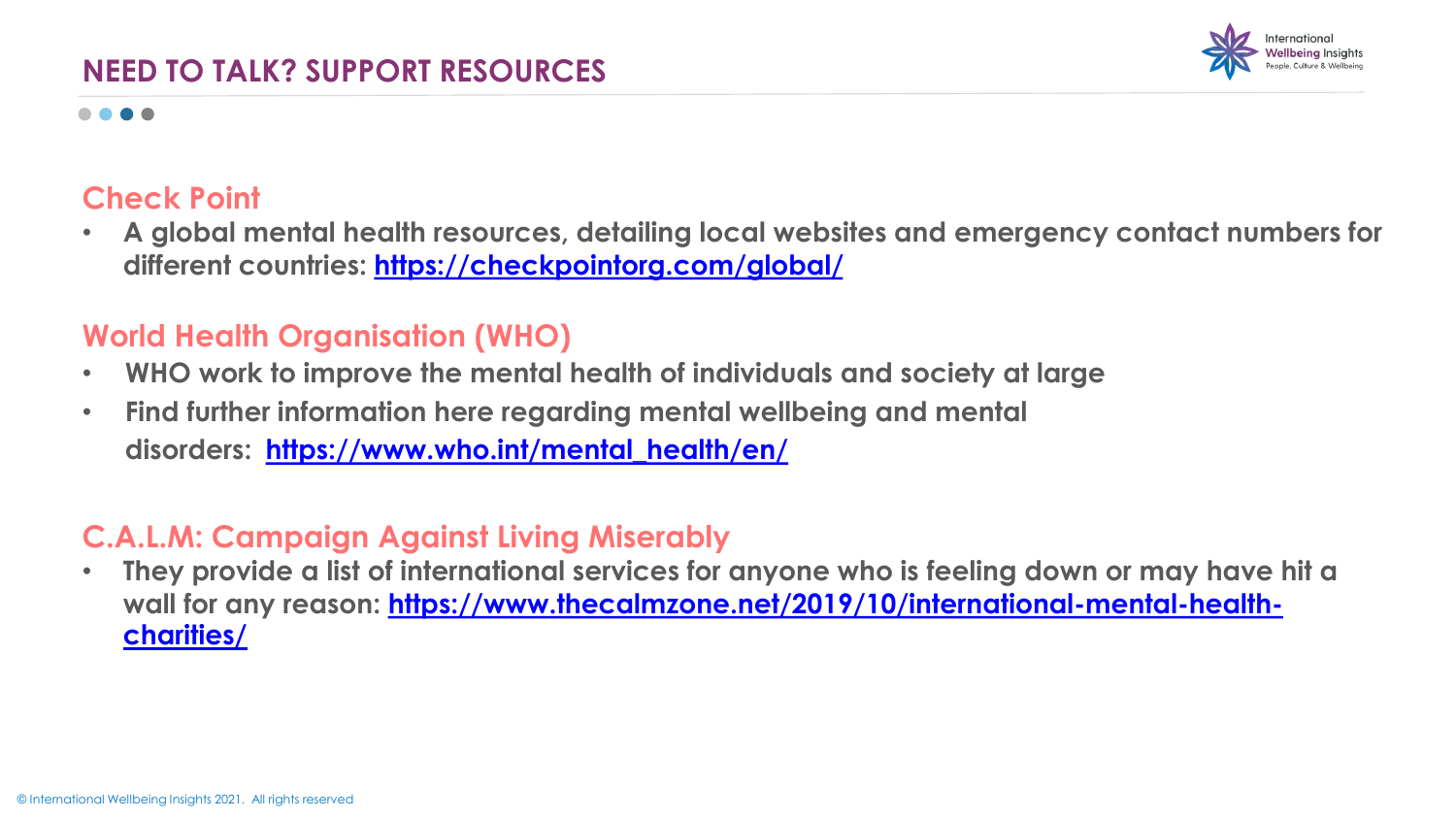



. . . .

# **WHAT WILL YOU COMMIT TO FOR THE NEXT 30 DAYS TO IMPROVE YOUR WELLBEING?**

**[www.wellbeing.work](http://www.wellbeing.work/) [www.stress.org.uk](http://www.stress.org.uk/30daychallenge)**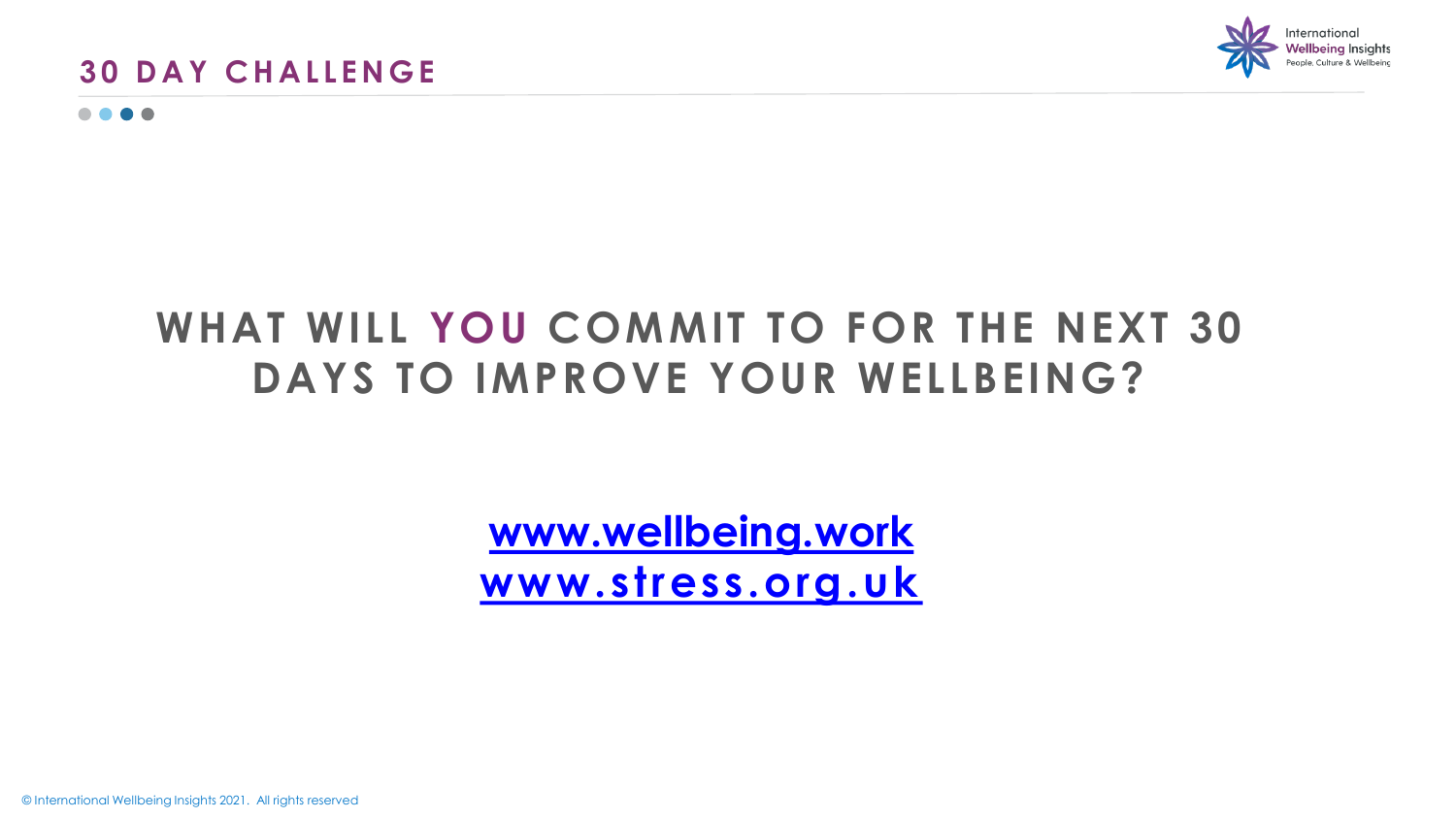



. . . .

# **WHAT DO YOU NEED TO ASK BEFORE WE END TODAY'S SESSION?**